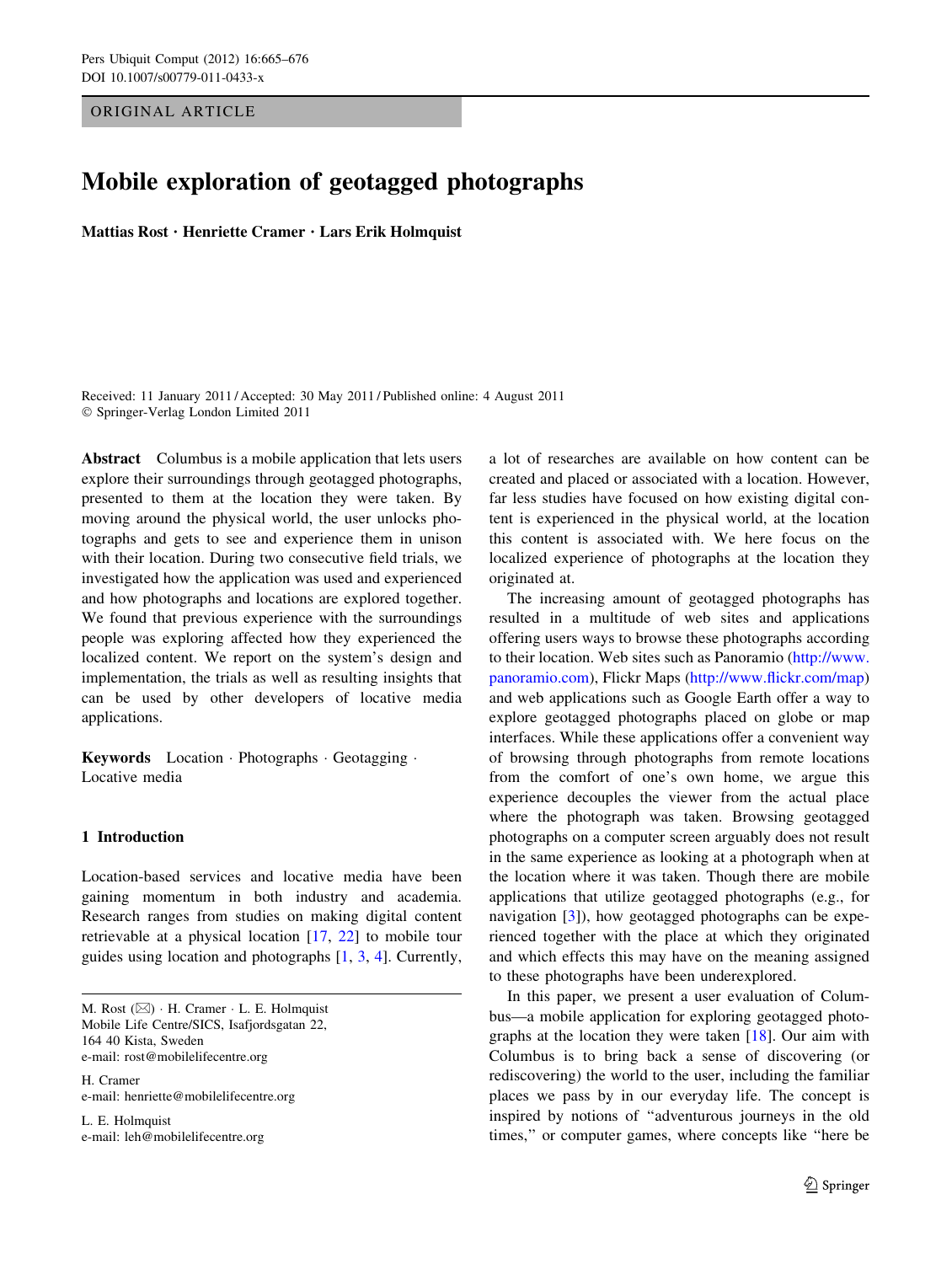dragons'' used to indicate unexplored territories. The exploration of photographs in Columbus takes place in the physical world where the user must physically go to a place in order to "discover" and "unlock" the existing geotagged photographs associated with that location. We believe that this deliberate design decision to restrict browsing can actually enhance the user experience and promote exploration of the physical world. We are interested in the user's experience and use of such an application and want to explore the meaning of the photographs when present at the specific, associated location. The differentiator of this application is the in situ ''unlocking'' aspect based on the real experience of the place.

Previous local knowledge and experiences may affect how localized content is appreciated. Along with the Columbus concept, this paper discusses the differences and similarities between the experience of localized content by contrasting two trials with the application: one with participants familiar with the local surroundings and a larger trial with participants who were not.

After an overview of related work, we will describe Columbus' design process from concept to the final application, including lessons learned on the development of systems aiming to support local exploration or presentation of locative media. We then present the two consecutive field trials with the Columbus application, and our findings and insights gained on users' experiences when exploring geotagged photographs in unison with their ''actual location.''

#### 2 Related work

Outside of academia, location-based services like Foursquare, Gowalla, and Google Latitude are gaining traction and ever more geotagged content is created, ranging from pictures on Flickr, geotagged tweets on Twitter, to Youtube videos.

The HCI, CSCW, and UbiComp research communities have long debated the subject of location. People's experience of ''a location'' hardly is dependent on its geographical coordinates alone. Space and place are socially constructed through our experiences with them [[7,](#page-11-0) [11](#page-11-0)]. Human activity transforms a space into a meaningful, identifiable place [[21\]](#page-11-0). Human-made artifacts are one type of tangible result of such activity. At the same time, drawing parallels to archeology, authors such as Golloway and Ward [\[10](#page-11-0)] refer to how the meaning of artifacts is reshaped when they are ''refound,'' depending on who finds them and how they are found. In our work, we want to explore how both discovering photographs ''in place'' changes people's experience of place and the possible effects of meaning assigned to the found photographs.

Even though there have been many systems in the past that let users place content in the world, few have looked at the meaning of experiencing placed content when at their locations. MobiPhos [[5\]](#page-11-0) is an example of a system for taking and sharing pictures in a colocated group. The photographs are shared when taken and thus explored and looked at when at the location. However, already geotagged photographs have not been explored in this way. While there are several systems that explore how geotagged photographs can be browsed, none are exploring the meaning and experience of exploring a photograph when at the location. Many of the systems are desktop based and thus not meant to be used when out and about  $[12]$  $[12]$ , but also mobile applications are generally about using location as a filter as a starting point for finding photographs [[13\]](#page-11-0) or for navigation and games [[4\]](#page-11-0).

GeoNotes [\[17](#page-11-0)] allowed users to virtually place text notes in physical places. As the technical system deduced a coarse-grained location, they also let the users name the places where they put the notes, and studies showed that the names of places were given in creative ways beyond the authors' expectations [\[8\]](#page-11-0). Place-Its [[22\]](#page-11-0) is a similar system that let users put reminders at physical locations to be presented to the user only when at the particular location. In these systems, (textual) content is bound to location such that it is to be consumed when the user is there. Despite these early systems, few studies have focused on how already geotagged photographs are consumed and experienced at their locations, something we try to do with our work on Columbus.

Yoon et al. [[23\]](#page-11-0) identified that the mobile phone is generally not a platform for ''consuming'' photographs and proposed a context-aware selection method for how a mobile photograph browser can select photographs captured on a mobile phone based on context such as time and place. Similarly, Push!Photo [\[19](#page-11-0)] demonstrated how the context of who is around during the taking of a photograph can be used to present photographs of interest based on the social context. Zurfer [[13\]](#page-11-0), for instance, is an application where you can look at photographs from Flickr on your mobile phone based on a channel metaphor. One of the channels is a spatial channel where you can see photographs taken near your current location, but there are also other channels to access other types of photographs. While these provide means for finding photographs around your current context, they do not allow you to explore the physical place you are in through the photographs that can be found there.

There are a number of systems that use photographs as a means for navigation. Pauty et al. [[16\]](#page-11-0) describe a system that let you virtually explore areas by browsing photographs. Their system provides a view inside closed areas and allows users to see what these areas look like in advance, using their current position as a starting point.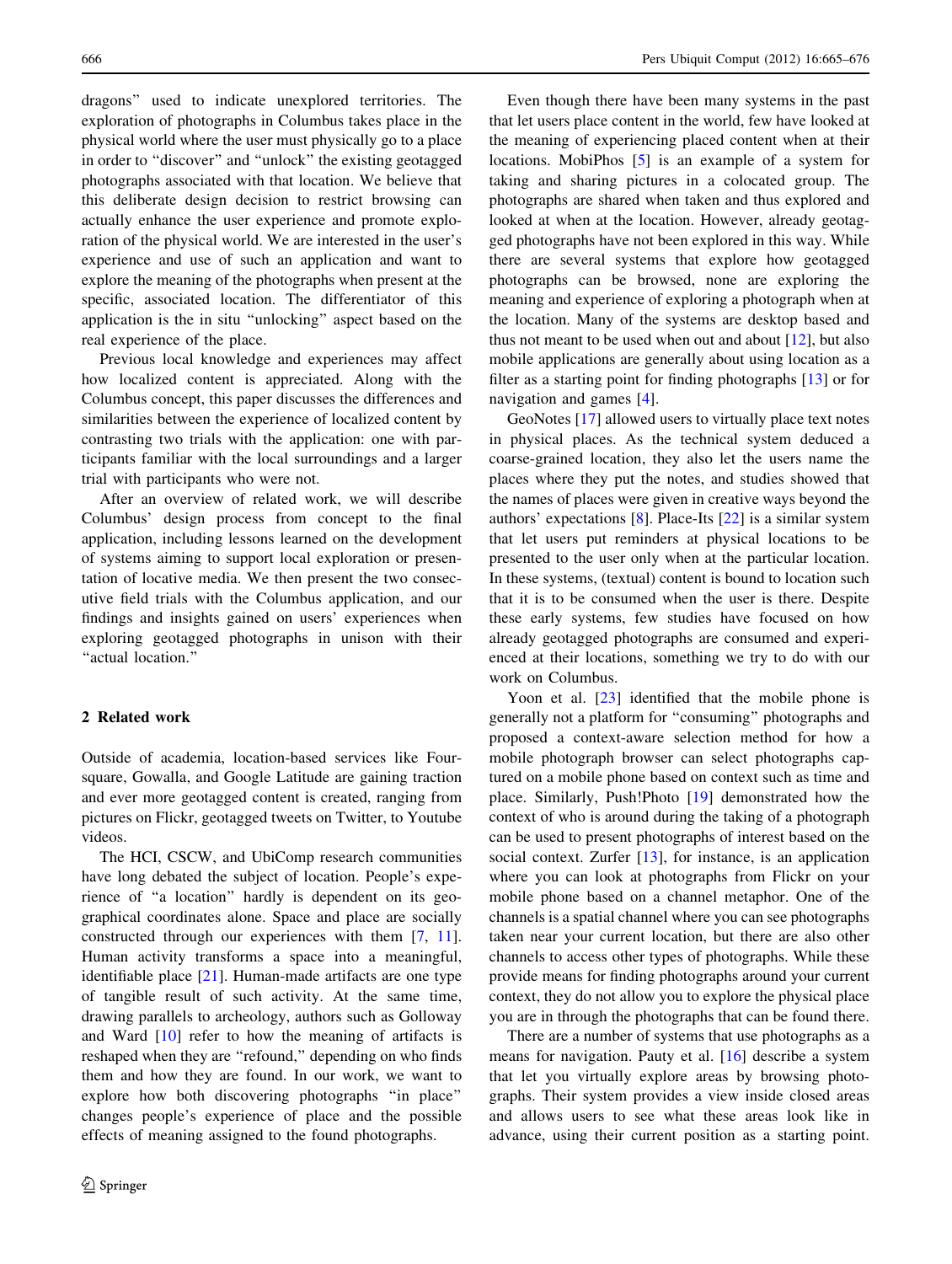EyeSpy [\[4](#page-11-0)] is a game for gathering geotagged photographs that can later be used to aid navigation. In [\[3](#page-11-0)], photographs are instead shown in order to help users to navigate to a specific location, as opposed to just offer a means for exploration. As a contrast, with Columbus, we want to further explore how the user's experience of looking at photographs is altered by being where they were taken and how the experience of the place is altered by looking at local photographs. We do this by limiting the accessibility of photographs so that users need to physically move in space to find new photographs. Thus, instead of a means of navigation, it becomes a mean for exploration, comparable with practices such as geocaching [[14\]](#page-11-0).

#### 3 Columbus

Columbus lets you see the world through different glasses. It is not a game and it is not a system used for navigation, but rather ''something in between.'' While it is not a game with a goal, it can be used both in a fairly "passive" way and in an active and playful way to explore your surroundings. At the same time, it can suggest where to go if you see an interesting photograph at a certain place, but it is not designed to tell you where to go. While there are systems that let you access and look at photographs taken in your vicinity, they are not concerned about the exploration, but rather about access of photographs. Where we deliberately want to restrict access, these systems try to broaden it.

Here, we will explain how the system is designed and built and how it works. We begin by elaborating the design process to explain the many choices we made. We include this to identify what design choices have to be made when designing systems similar to ours, for other designers to learn from. We then go on to describe the resulting application.

#### 3.1 Design

The design process began with a set of brainstorm activities around a set of themes: sharing, browsing, and the meaning of place—in a mobile context. During several sessions of brainstorming around these topics, we discussed various ideas and application concepts and eventually focused on the concept of restricting access while browsing for photographs. The restriction would be to only allow access to photographs taken where you physically have been. We then continued with a bodystorming session to further investigate these design issues.

#### 3.2 Bodystorming

To try out the initial idea, we had a wizard-of-oz style bodystorming session [\[15](#page-11-0)]. Two researchers would act as users, and one would be acting as the system, using a tablet PC and an online map application that displayed geotagged photographs. The researcher acting as the system would then navigate the map as the users moved around in the city and show the photographs to the users. Initially, it was not determined whether we wanted to display a map to the user, so the map was not shown to the users but only the photographs when requested. The system researcher also made announcements when there would be new photographs in an area they entered, and the users would opt on whether they wanted to see the photographs.

The aim of the bodystorming was to get an sense of the experience of finding photographs originating from the location you are at and also to explore how far away a photograph can be to still be considered to be local (or ''where you are at''). Would it be a radius of one meter or several blocks? Through the bodystorming session, we became aware of a number of issues.

First, we found that it was frustrating for the users not getting an overview of the photographs around them. When standing at one place, the users were told that there were photographs here, and they could choose to look at one, then the next, and so on. However, typically, there are a number of photographs of the same kind, many of which are not very interesting. With the ability of browsing through, e.g., thumbnails, it would let you quickly skip certain photographs and also give the ability to see what kind of photographs are around. We, therefore, concluded that we would need to show an overview of the photographs around, in order to go through these photographs more easily to see whether there is something interesting.

Second, not knowing the actual location of a photograph but only that a photograph was taken ''here'' became an issue. When the users saw an interesting photograph, they always tried to deduce where it was taken. Even though we tested out different radiuses, it was troubling not being able to know more precisely where a photograph was supposedly taken, especially not knowing whether it was supposedly in the line of sight or not. Some photographs were tagged on the other side of a building, or they could be taken from inside of a building. When taken inside a building, not knowing from which direction the photograph was taken made it difficult to even get an idea of in which building it was placed. Not knowing exactly where a photograph was taken, the users sometimes stopped trying to figure out where it was taken, even if it was taken quite close but in a strange angle. This is an interesting issue and has to be balanced by giving enough information to make the experience enjoyable rather than frustrating.

Third, related to not knowing the exact location of a photograph, we noticed that as the distance of a photograph grew, the sense of locality was lost. Photographs close to you were more interesting than photographs far away when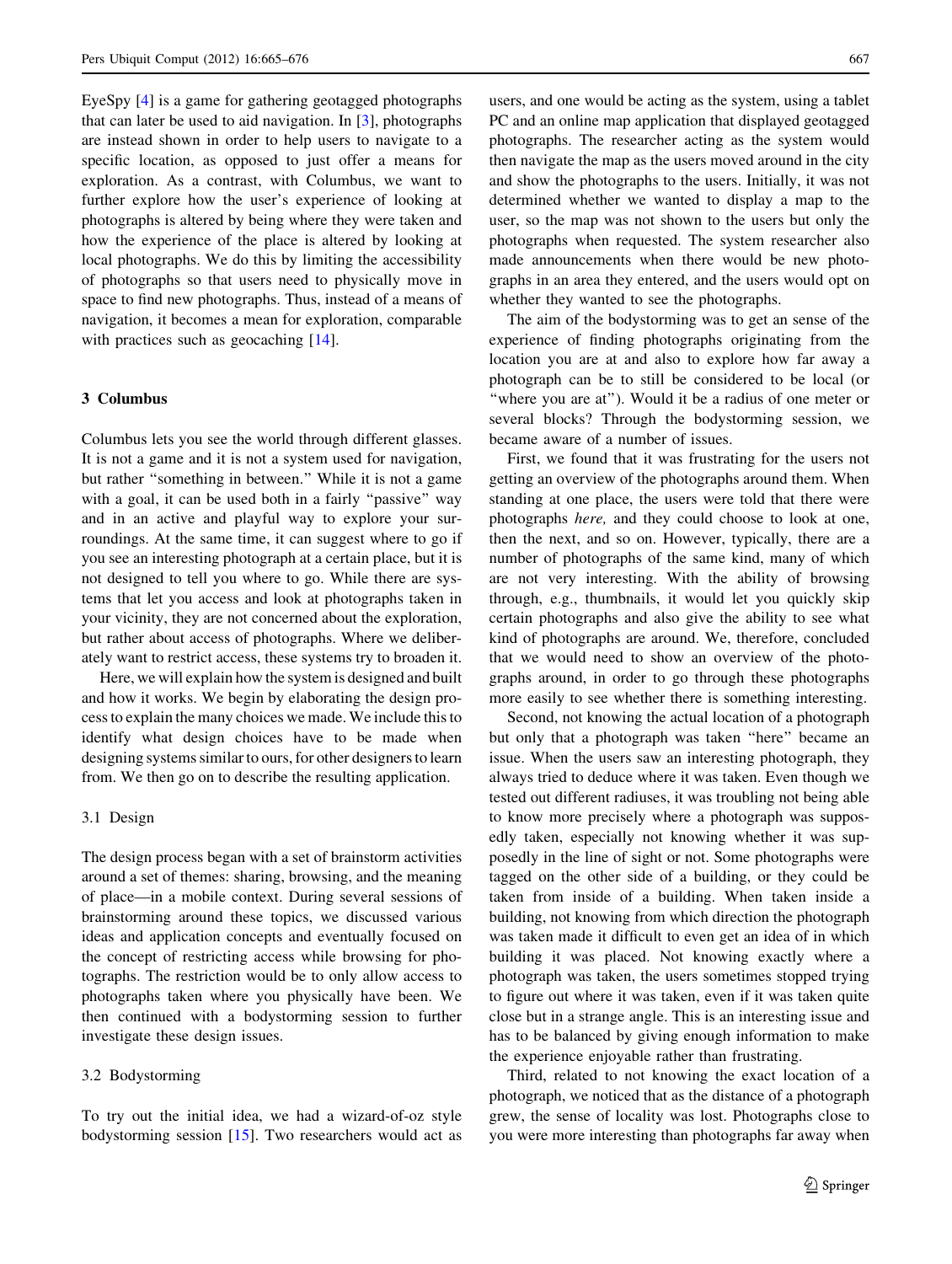found in this way and photographs too far away almost lost all value. Thus, we found that the sense of locality must be preserved by keeping the radius of ''here'' small.

### 3.3 Final design

In summary, the brainstorming and bodystorming sessions resulted in a number of design requirements. After deciding on using a map interface to show where photographs were tagged, these were the following to be taken into account: 1) the location of photographs should be displayed on the map in order to tell the location and direction of where a photograph is supposedly taken; 2) it should be possible to quickly browse thumbnails of the photographs in order to find interesting ones to look at in detail; 3) the area to show on the map should be small enough to preserve locality. Furthermore, we decided that: 4) users should be able to distinguish between photographs that have been viewed and those that have not been; 5) it should be possible to go back and look at previously ''unlocked'' photographs without being at the location of the photograph.

This resulted in the final design of the application with a map-based interface showing photographs as dots on a map in two modes: an explore mode that shows the map fully zoomed in, only showing the location you are at (as gathered from the GPS), and a browse mode in which you can look at explored areas on a map fully zoomable and pannable. See Fig. [1](#page-4-0) for the final interface.

The two modes—browse and explore—are UI wise roughly the same. Where the explore mode has a cursor that is movable across the map which is fixed at your GPSlocation, the browse mode fixes the cursor at the center of the screen and let the user pan the map freely to move both the cursor and the map. The browse mode also only shows the photographs that have already been explored.

We would like to note that the Columbus concept also incorporates a social aspect for using the application together with others to allow for group exploration. We, however, do not focus on this feature in this paper.

## 3.3.1 Explore mode

The top left screenshot in Fig. [1](#page-4-0) shows the explore mode while centered over Union Square in San Francisco. On top of the map, red dots show photographs and their location. When many photographs are tagged with (roughly) the same location the photographs are clustered together and rendered as a bigger dot. The dots have different colors depending on their state. A red dot indicates that there is a new photograph that the user has not looked at yet whereas an orange dot means that it has been looked at. The cross in the middle of the screen indicates the users location on the map. At the bottom of the screen, there is a bubble with

thumbnails of the photographs located at the red dot that the cursor is pointing at. The cursor is found at the end of the array drawn from the bubble to show where the thumbnails come from. The cursor is moved using the joystick on the phone. Pressing number keys 7 and 9, respectively, browses through thumbnails. The view is updated automatically as the user moves around the physical world.

## 3.3.2 Browse mode

The bottom two pictures in Fig. [1](#page-4-0) show the interface when browsing already explored photographs. In the screenshots, the map is slightly zoomed out (the right image being more zoomed out than the left, but over the same area). The bright area is the area in which the user has been exploring, and the dimmed area is the area that is yet to be explored. Here, the cursor is fixed in the middle, and by moving the map such that the cursor points to a dot, the same bubble as in the explore mode is shown with the thumbnails of the photographs at this location.

## 3.3.3 Looking at a photograph

By selecting a thumbnail from the map, the photograph is loaded and shown in full screen as shown the upper right screenshot in Fig. [1](#page-4-0). Below the photograph, the description of the photograph taken from Flickr is written. If the photograph is one of many photographs taken from a cluster, pressing left or right browses through the photographs, loaded as needed with a placeholder image as it is being downloaded.

#### 3.4 Implementation

Columbus is implemented in Java ME targeting MIDP 2.0 CLDC 1.1, using standard APIs (JSR-179 and JSR-135). The map data are downloaded on demand from a map server, as well as the photographs. The server side code is implemented in PHP using MySQL as database engine. The database stores information about the explored photographs, and the explored regions of the world, and is automatically filled when the server is requested for content such as map tiles and photographs. For map data, we used Yahoo Maps. When requesting photographs while exploring, the server queries Flickr for photographs in the area around the users location.

To be able to render the map differently depending on whether the area is explored or unexplored, the system has to record where the user travels. This was solved by benefiting from the fact that the map data are fetched through our servers (that also cache the map tiles to increase speed) and not directly from Yahoo. When a user is running the explore mode, the map is fixed to the most zoomed in level.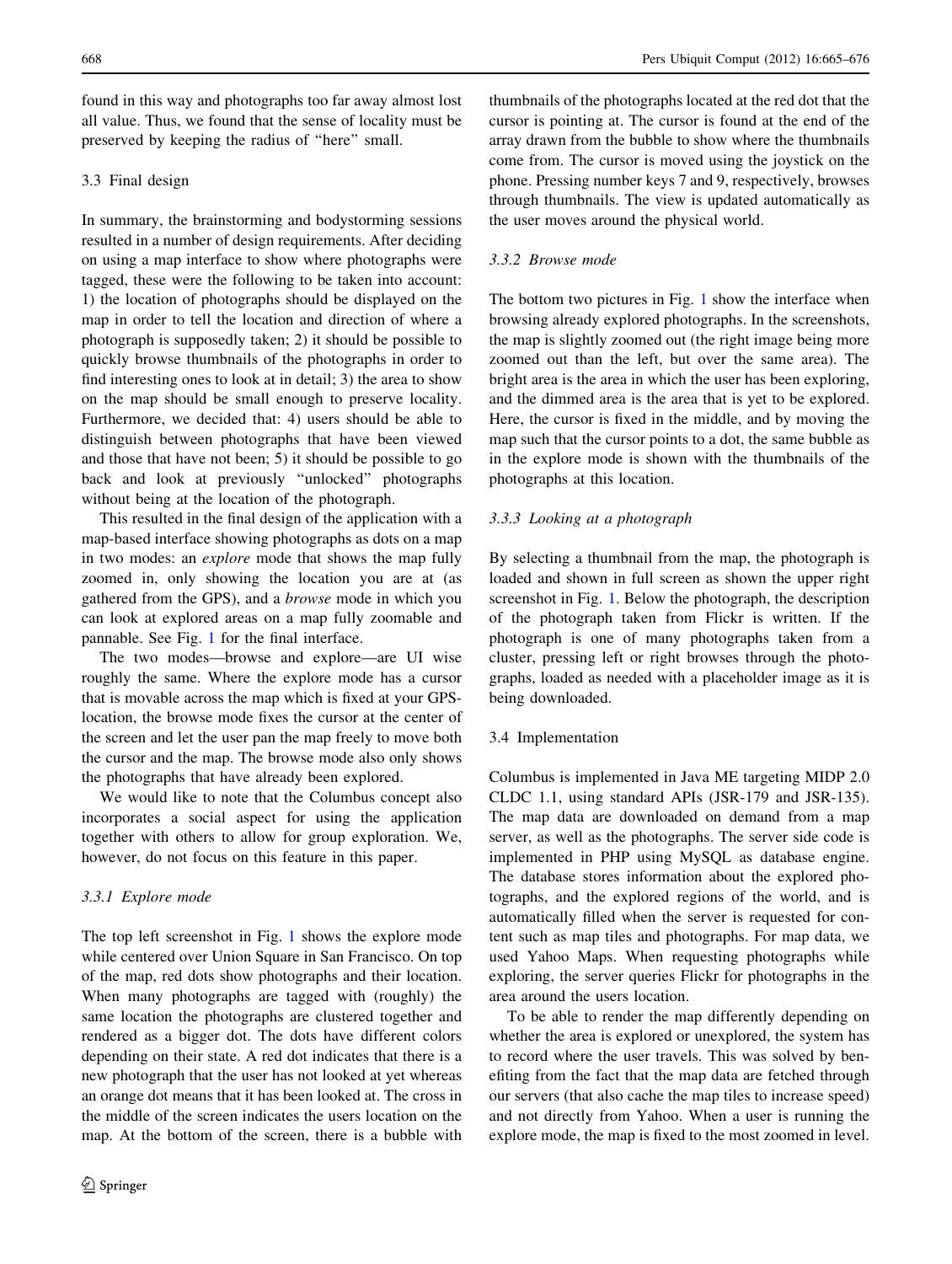<span id="page-4-0"></span>Fig. 1 Screenshots of Columbus in different modes of operation. Top left shows the view when standing at the center of union square in San Francisco looking for photographs near by. Top right shows a photograph in full screen. Button two pictures show the view when browsing through already discovered photographs highlighting the explored areas



To know where a user has travelled, we thus store which map tiles the user request during this mode in a database. When the application in turn requests tiles for the user when in browsing mode, the server checks whether the requested tile has been explored before or not using a simple database lookup. For more zoomed out tiles, the tiles are subdivided and rendered properly. This solution requires no further computations on the client side and only a database lookup (which is fast using proper indexing).

#### 3.4.1 Issues in using geotagged photographs

In order to have a set of photographs in the system from the start, we decided to use an existing database of geotagged photographs. Even though there are issues with using existing geotagged photographs that are not tailored or suitable for our intentions, it is interesting and relevant to see what issues arise when using real world data, rather than a specially (re)purposed data set. Columbus, therefore, uses photographs found on Flickr. These photographs are geotagged in different ways: manually by users or automatically by their camera devices. When using automatic tagging, the photographs are always tagged at the location where the camera was when the picture was taken. When pictures have been manually tagged, this is not always the case. People may tag their photographs in the same way and tag with the location they were standing while taking the photograph. They might, however, also use the location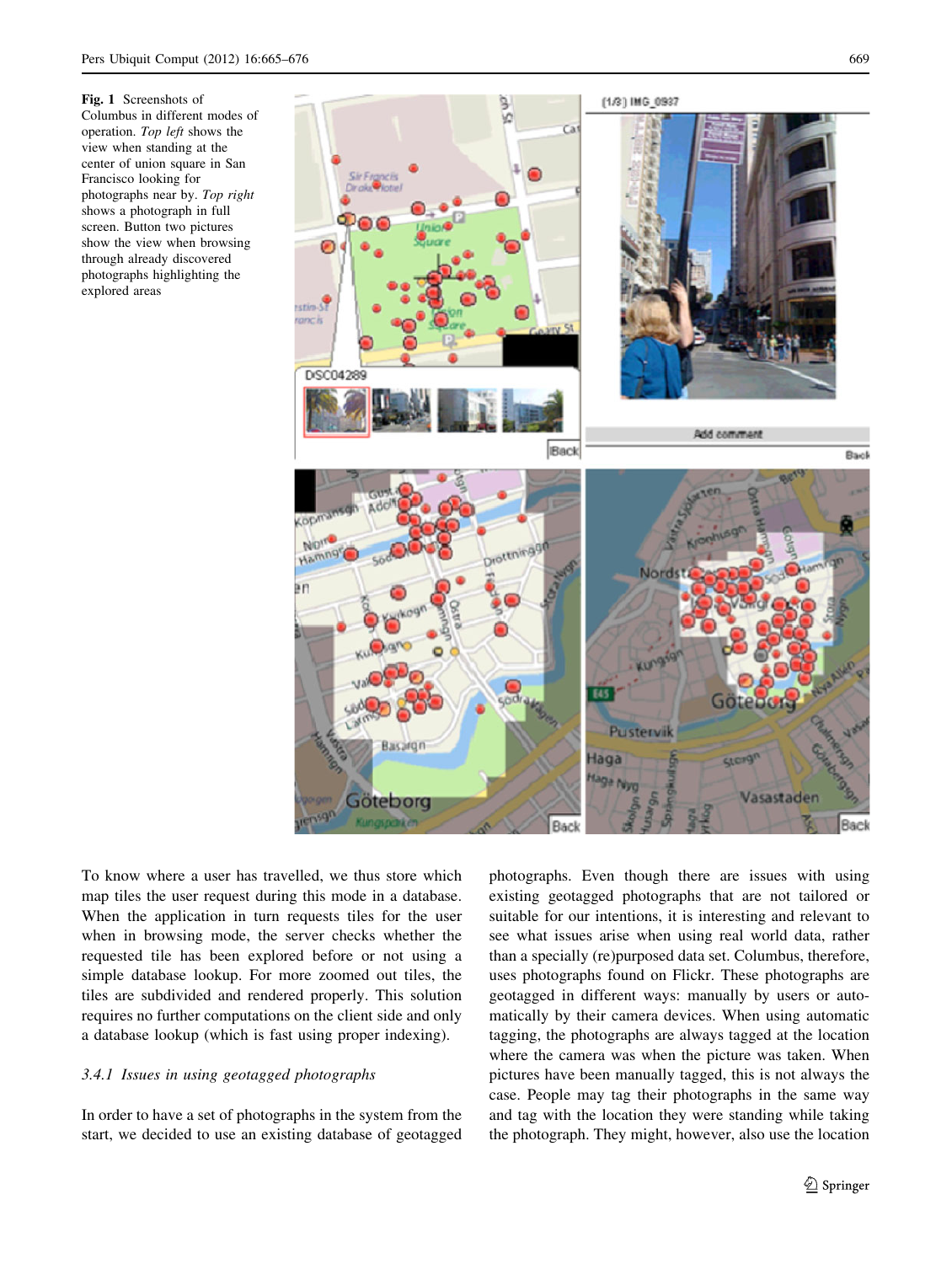



of the object in the photograph. An illustrative example is the tagging of photographs on Flickr of the Eiffel tower (Fig. 2). Some have been geotagged using the exact location of the Eiffel tower (photographs A and B), but most of these are taken from far away (photograph B). There are photographs that are actually geotagged from where they are taken but still showing the Eiffel tower (photograph C). Neither of them can be considered ''wrong.'' When looking for a photograph of the Eiffel tower, you will probably look for photographs geotagged with the location of the Eiffel tower. It might, however, be difficult to figure out where and from which direction a photograph was taken when finding the photograph while walking around the area. Additional issues arise when taking into account for example research on automatic geotagging from textual descriptions and tags [[20\]](#page-11-0). The motivations behind a tag or description may have not been geared at all for the purposes for which you are using the tag. Thus, when using databases of geotagged photographs, it has to be considered how geotags and placement may affect local user experiences.

#### 4 Trials

In order to evaluate the system, we performed two consecutive trials. The first trial was performed as a preliminary study to investigate technical issues and to gather first insights into the use of the application. This study informed the second larger study, in which we further investigated the user experience when using the application, experience of localized content, and the meaning of photographs together with place.

These trials also resulted in insights into the differences between experiences involving localized content in familiar and unfamiliar locations (which will be addressed in the discussion section). During the trials, we investigated what kinds of photographs the participants found most interesting, how they chose which photographs to look at in specific areas, and their behavior within the environment they were exploring. As our initial concept for the application was to allow users to explore the world around them, we also wanted to see whether and how the application allowed for such exploration and what general insights could be derived from the localized experiences in our trials.

The data from the trials analyzed were transcripts from each participant and notes of observations when walking with the participants. The data were clustered in order to find the themes of investigation.

#### 4.1 Trial 1: preliminary trial

The first field trial was performed in a familiar location. The participants were three people: the first two (man and woman, 28 and 23 years old) used the application together (P1 and P2) and the other (man of 25 years) used it solo (P3). The pair and the solo user used the system at different occasions. They were all accustomed to using mobile phones, but not particularly technically savvy. The location in which this trial took place was the city center of a midsized city of Sweden. The three participants lived in the city and were familiar with the location of the study. The participants used the application while walking in the city for about an hour, looking at photographs and the environment while discovering new things, and were asked to reflect on things they discovered. A researcher went with them and took notes on how they used the application and what they said. They got one phone each, a Nokia N95, with the program running, and were given a short introduction to the application. All of the important elements were explained such as the difference between browse and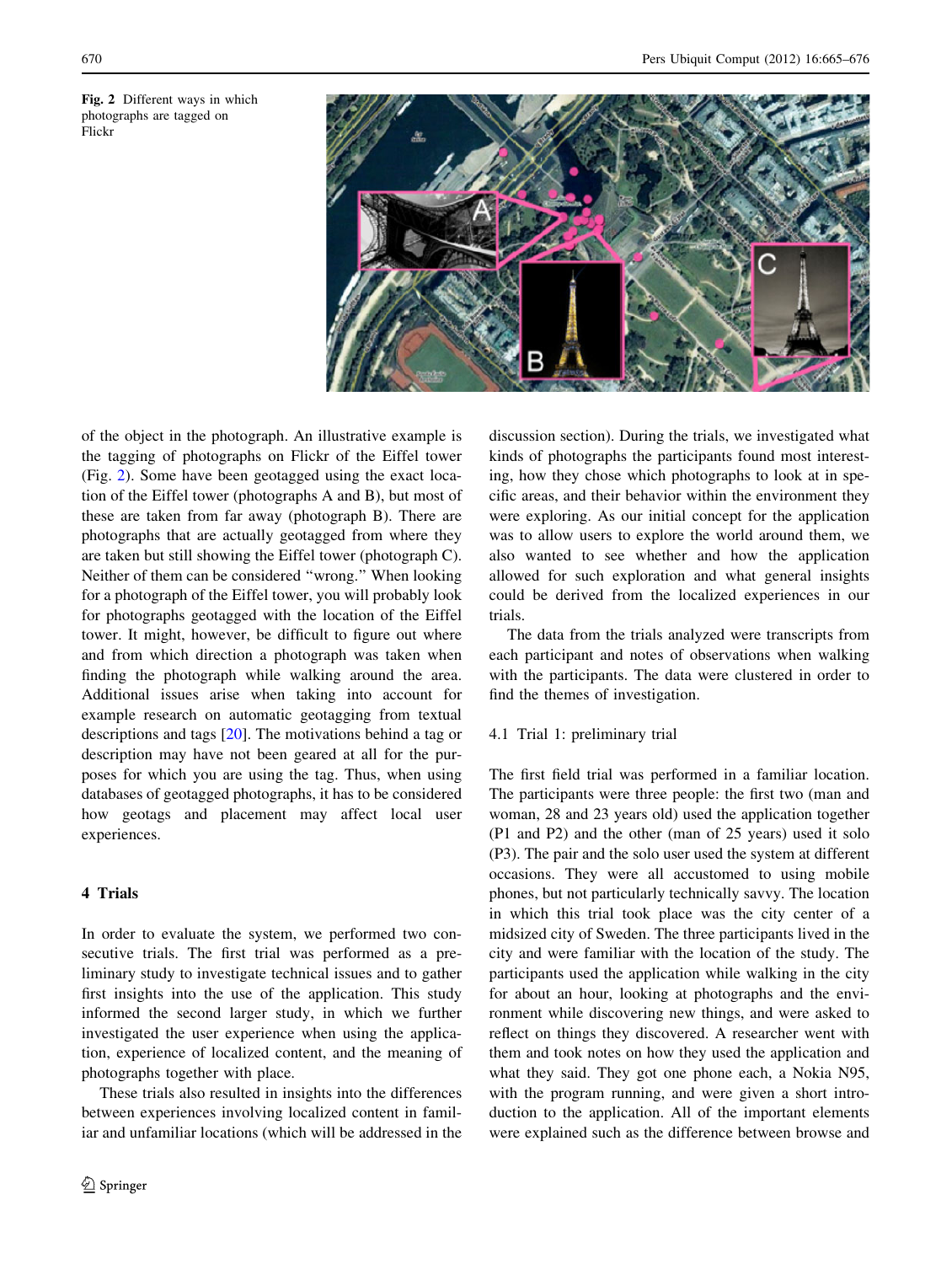explore and what the dots on the map meant. They were then asked to walk around the city and look at photographs that they found interesting. After walking around for about an hour, we sat down to discuss their first impressions. The pair and single user were interviewed separately.

# 4.1.1 Results

Immediately as the participants started to use the application and looked at the first photographs, they expressed a surprise that the photographs were actually from the location they were at. Despite the fact that they had been told that this would be the case, experiencing it by themselves came as a surprise. As they had no idea what kind of photographs they would expect, they picked the first photograph randomly. They then tried to map the photograph's location provided on the map to where they thought it was actually taken and explored the difference. This is when they commented about some photographs being tagged at the location of the person (or device) taking the picture and other photographs tagged at the location of the subject of the photograph. This kind of experimentation trying to figure out where a photograph was taken would later reoccur when what they expected and what they experienced differed, with reactions varying from joy to disappointment. As they gained more and more experience with the application and seeing more and more photographs, they invented search strategies instead of picking the photographs randomly.

4.1.1.1 Searching for photographs The participants searched for photographs based on their previous experience and knowledge of the locations they were in. P1 reported that while walking by the place where she worked, she wanted to see whether there were any photographs taken and tagged inside her store (she worked in a small shop). P2 knew the system used Flickr photographs and wanted to see whether any of his colleagues used to upload and geotag their photographs around his workplace. When walking in an area with many bars, they looked for photographs ''of drunk people.'' This shows that their knowledge of the area they are in reflects in their expectations of what photographs they want to find. This also steered their route through the city when, e.g., P1 wanted to walk by her workplace to see photographs from there.

Another instance occurred when the pair of participants was walking by a big hotel. P1 became excited and suggested that they should start looking for ''hotel-porn.'' They envisioned that people in the hotel would have taken some personal and intimate photographs and tagged them at the hotel. This resulted in the pair walking closer to the hotel and looking at all photographs, hoping to find what they wanted. However, by default, Flickr shows only

photographs safe from content that may be offensive. They were therefore unable to find what they were looking for.

While walking by bars and hotels, P3 also wanted to see things that had happened inside. He would therefore look for markers on the map that were placed on top of buildings, hoping that the pictures would then be from the inside. During the discussions after using the application he figured, it would be a nice way of learning about new places, by being able to look inside before going in. At the same time, he enjoyed looking at photographs that seemed to be away from clusters of other photographs. He figured these would be more unexpected and would therefore appreciate them more. Many photographs that are in clusters often show different pictures of the same things. Instead, the isolated photographs can be showing anything, as there are no photographs around to be compared with. This may be explained by an interest in the unknown and can be seen as exploring.

4.1.1.2 Serendipity In some cases, finding something that did not match his or her expectation ended up provoking serendipity. An example of this was when P3 was looking for a photograph of a statue he noticed in ''the real world.'' He found a photograph of a statue by looking through the thumbnails near its location. The photograph he found, however, was of another statue that was located somewhere else. Apparently, the person who tagged the photograph mistook the statue for the other one and geotagged it at the wrong one's location. After P3 noticed that it was the wrong statue, it actually made him aware of the other statue. This in turn caused him to further explore that area and find new photographs.

4.1.1.3 Locality The participants appreciated the way the explore mode only showed photographs close to you, and P3 even wanted to zoom in further. This was especially the case when there were a lot of photographs at one place, and the markers created big clusters. She expressed that the photographs ''felt more local'' and ''more interesting'' when they were close to the center of the screen and thus close to her.

#### 4.2 Trial 2: exploring an unfamiliar location

In the first, preliminary trial, we noticed how the use of the application was affected by the participants' previous knowledge of the area they were in. To extend our understanding of the user's experience, we performed the second larger field trial with participants unfamiliar with the location.

In this study, we had eight participants. Their ages ranged from 22 to 28 years (mean age, 25; three were women and five men). They participated and walked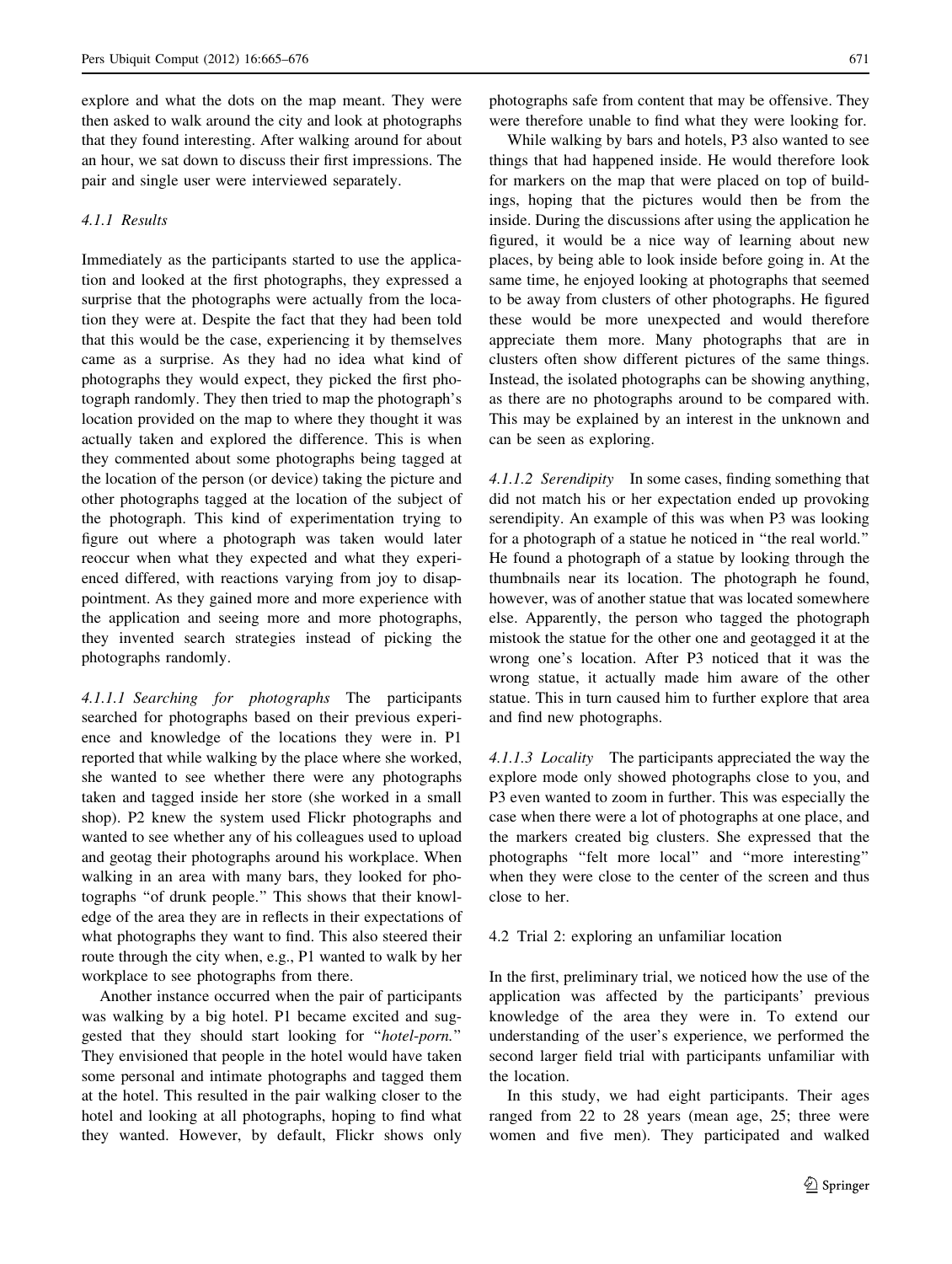individual routes. The setup was similar to that of the first study, except that the researcher set the route since the participants had no idea where one could go in the area. Their task was to look at photographs during their walk and to seek out interesting places and interesting photographs. In the end, they were told to be able to choose the top five photographs when the route was completed. This was done to ensure that they paid attention to the photographs and to see what criteria they would provide for choosing a photograph. As in the first study, we explained the most important aspects of the application to each participant, and a researcher walked next to the participant observing what they did. After completing the route and the participant was satisfied with looking at the photographs at this location, the session was ended with a short interview talking about their impressions of the location of the study, which were the top five photographs, and general comments about the experience and the application. The routes took an average 25 min, with the longest 40 min and the shortest 15. They started the route at the exit of a shopping mall that they arrived at by subway so they did not get to go through the area beforehand.

# 4.2.1 Results

We distinguished four emerging themes on use and experience of the application. These are exploring the world, issues with geotags, attitudes towards photos of inaccessible places, and photographs of interest. We will begin by giving some general findings and then present these specific findings.

Several of the participants began by aligning the phone screen so that the map would match the real world. One participant a few minutes after starting to walk around found a photograph showing something nearby her current location and identified it. The geotag for this photograph was correct, and the participant commented that she now understood the map. She later commented that it was not until she found this photograph that she was able to orientate herself. It seemed that this action took place more often than in the previous study and led the participants to learn about the place from the photographs, something that did not happen in the first study except as a reminder to P3 of where he was.

4.2.1.1 Exploring the world Despite not being used by the researcher when presenting the application, the participants often used the word ''explore'' when taking off in new directions, saying either that they want to see whether there were any photograph ''over there'' or that they want to find a photograph showing something interesting they see in the real world. The way the participants were using the application and talking about it indicated that they were exploring two worlds of the physical and the digital. At one point, a participant saw a dot in the periphery of the map but before he managed to move the cursor to it, the GPS moved him so that the dot disappeared outside the screen. He became curious about this photograph and therefore decided to seek it out by navigating toward it following the map. Unfortunately, for him, the dot was on the other side of a building, making it difficult to reach. Still he spent a couple of minutes trying to seek it out until he eventually managed to walk around the building and to find the picture. Unfortunately, the picture was misplaced and showed a view of the building from where he originated. Despite this, he later described his actions as a ''treasure hunt'' pointing directly to a sense of exploration verifying the initial design idea.

One photograph was taken from a window at high altitude in one building but at a location that was more or less unreachable. Because of the high altitude, it was not directly clear exactly from where or from what direction the photograph was taken. Therefore, one of the participants spent a few moments pondering from what window and from what direction it was taken and when he found out he was very happy with himself: ''look, it was taken in this way!''. This same photograph caused a similar behavior from most participants.

4.2.1.2 Issues with geotags In contrast to the first trial, the participants in the second study took more interest in the actual location of the tagged photograph than in the first one. Where the participants in the first study could more easily tell where a photograph was taken when seeing an already familiar landmark, no such landmarks existed for the participants in the second study. Instead, the participants took time to look around, making sure that the motif in the picture matched what they saw in reality and made remarks about discrepancies of the tags and where they were actually taken. Others ignored photographs that they could not more or less immediately deduce its point of taking from. One participant even expressed that those pictures were ''useless'' because they could not give her clues of where she was or tell her anything about her surroundings.

The participants were sensitive to the variance in accuracy of where the photographs were tagged. One participant referred to it as the people who tagged them wrong were "messy." However, the same guy was also forgiving if there were ready-made clues about where the photographs were actually taken (for instance, in the description of the photograph, or if there was a visible land mark in the picture). One example was when he found a picture of sushi. It was tagged wrong as it was placed in the middle of a street with no restaurants around. However, the description said where you could find the food in the image. He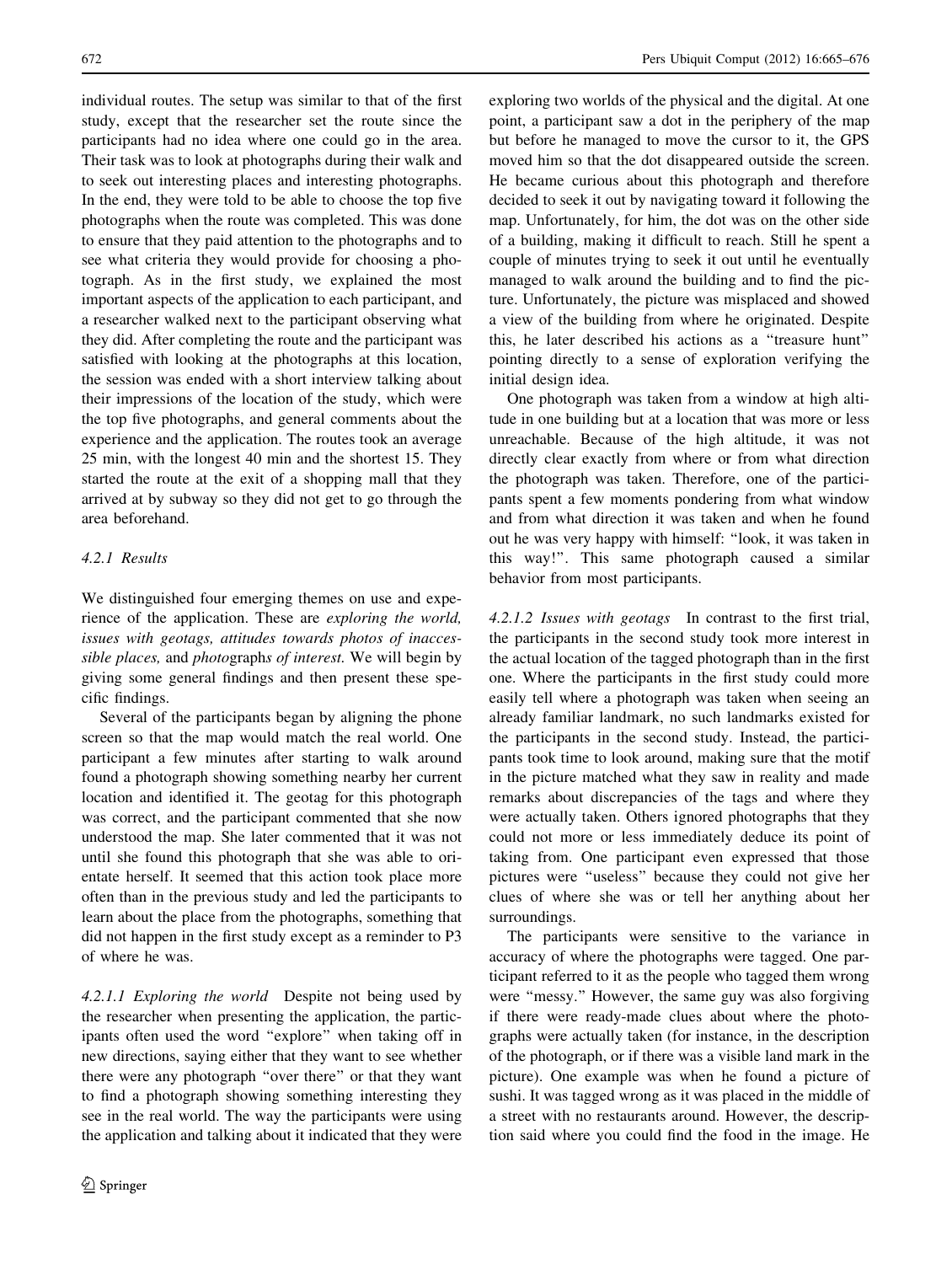stated that he really liked the recommendation with a picture of food (instead of a picture of the venue), but joked and said that it was weird that he had to go to the place of the photograph to get the recommendation of the food somewhere else: "it is good that you can get this kind of recommendation, but stupid that you have to go all over here to find out about the place over there.''

They were also generally less concerned with whether a photograph was tagged at the point of looking or point of taking. Instead, many participants found it quite problematic when the photographs were tagged at the wrong place, causing both disappointment and confusion. One big cluster of photographs at the end of the route was tagged at the wrong place showing different dishes of food, an interesting conceptual image of a radio tower, and some pictures of people and a dog. All eight participants looked at the photographs and tried to figure out where they were taken. However, the amount of effort to find them varied quite a lot. Some participants immediately understood that they were misplaced and did not go out to investigate how much they were misplaced. These people were the least concerned. Other participants, however, went to explore the area in more detail trying to figure out where the photographs were actually from. Despite being obvious that the geotag of the photographs was wrong once the location was reached, some participants hoped (some even assumed) that they were to be found nearby. When realizing that this was not the case, they were really disappointed, and one participant clearly annoyed jokingly explaining that he was really hungry and wanted to find the place with the photograph of sushi.

Finding a photograph close to its location of taking was highly appreciated when the view in the picture was easy to align to reality. In one instance, a participant finds a photograph in the application when standing right at the point on the map, which coincides with where the photograph was taken. He more or less immediately sees the motif in the real world as he is already aligned with the image and becomes obviously excited. This photograph (see Fig. 3) also becomes one of the top five photographs he finds, with the motivation that it was great finding it right where he was. The same kind of experience was noticed for other participants as well. Interestingly, one particular photograph (see Fig. 4) had this effect on several of the participants. It was a street lamp hanging in wires between two buildings, thus unnoticeable unless looking up. The photograph was taken from the ground pretty close to the lamp and therefore looked almost the same disregarding from which angle you look up at the lamp (it was round and symmetrical). The photograph was tagged quite accurately, and therefore, many of the participants looked at it when close to its location. As they looked around, and eventually up, they all expressed a delight of finding it at this location.





Fig. 3 Photograph from the top of some stairs that was found by a participant lookin the same direction



Fig. 4 Street lamp photograph chosen by 6 out of 8 participants

Six of the eight participants therefore chose this particular photograph as their top photograph. Though their motivations varied, most of them implied that it was due to the delight of spotting the lamp in reality and in the picture almost instantly and that they did not spot the lamp before seeing the photographs of it.

4.2.1.3 Attitudes toward photographs of inaccessible places While the participants in the first trial appreciated looking at photographs taken indoors, not all participants in the second study appreciated them. Some of the participants counted these photographs as useless. The reason for them to be useless was because they were not immediately accessible. Most participants were therefore interested in finding the location of the photographs in reality and when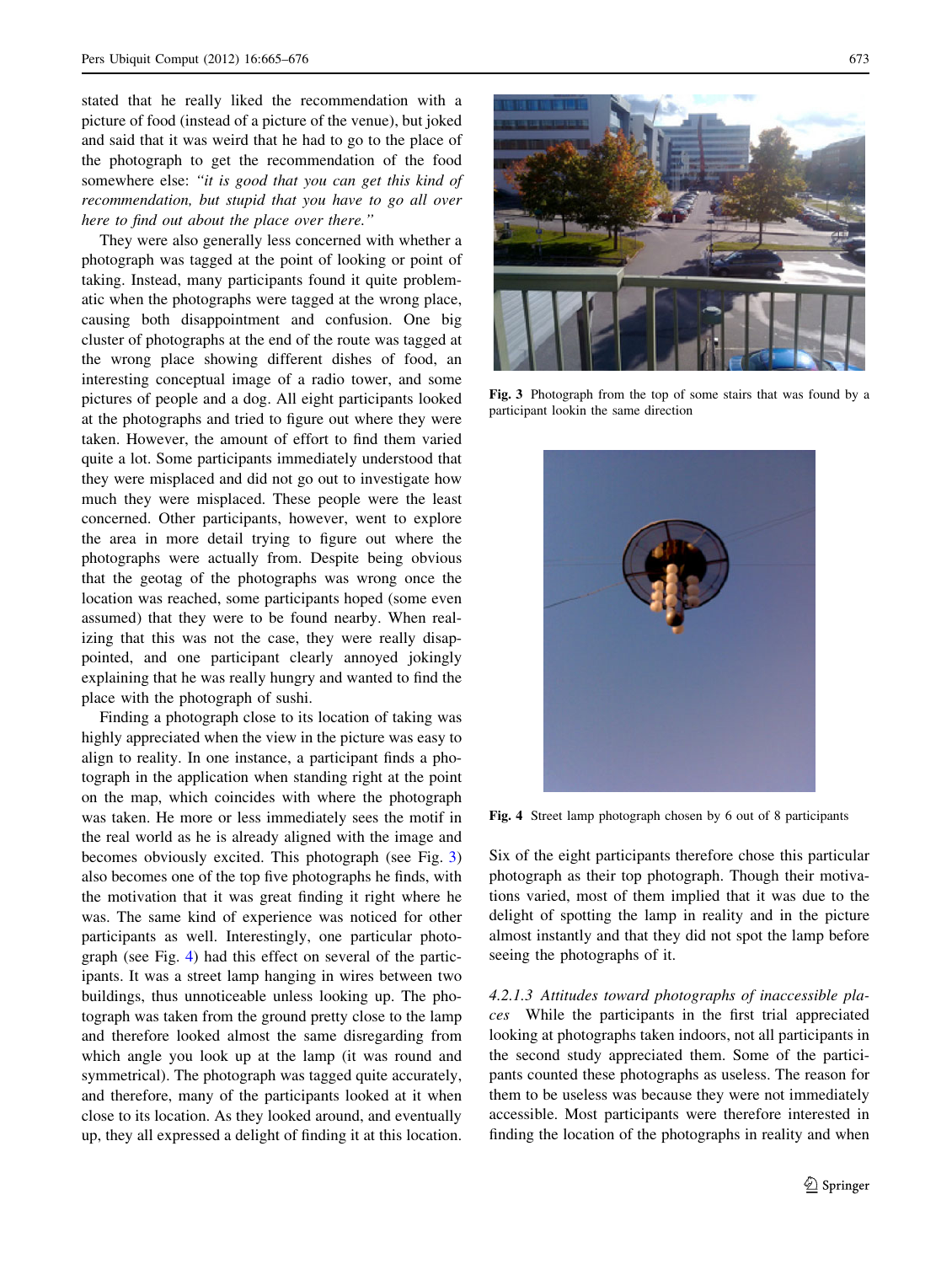the motif was inaccessible they therefore rendered them useless. However, this was not the case for all participants. Some of them instead expressed that it was ''neat'' to be able to find photographs from inside, even though they could not get there, because it gave them the opportunity to see how it was inside the buildings they were walking by, much like the motivations for the people familiar with their location.

4.2.1.4 Photographs of interest When asked about how they chose what photographs to look at, they all seemed to agree that the closer the photograph was tagged to his current position on the map, the more interesting the photographs. This caused them to in first-hand look at photographs close to them or on the path they were walking. Only when there were no more photographs nearby did, they look at photographs closer to the periphery of the map. As in the first trial, the participants in the second trial expressed that photographs closer to them were more ''local'' and therefore more ''interesting.'' When the participant who went looking for the photograph of the dot that got away due to the GPS, he expressed this behavior as deviance because he was ''playing treasure hunter.''

There were some participants who at times ignored where a photograph was taken all together, unless the photograph was showing something of interest. For instance, one participant explained how he found a photograph showing a blooming tree and actively ignored looking up to see where the tree actually was in reality. Instead, he found a photograph of a sign with an esthetically pleasing background that he meticulously tried to find its place of origin.

After the walking session, participants were asked to pick the top five photographs that they saw and to motivate why these were their top picks. There were many different motivations for picking a photograph as one of the top five photographs but the most common ones were the following: the photograph was esthetically pleasing, it was a good landmark for navigation, and they were for photographs from a different time. The esthetics of a photograph was the most important aspect of a photograph for some participants, which is completely unrelated to the place. They all picked photographs that in some way were representational for the location they were in or that was easy to single out from the rest of the environment. Even participants who had a hard time finding it often picked the previously mentioned street lamp photograph. Participants enjoyed being able to view the area they were in from a different time period. While the study was carried out during winter with snow covering the streets, they enjoyed seeing how what the area looked like in summer time and made them remember warmer days. They used the photographs to get a better picture of the place they are in, from a time when they may not have been there before.



Fig. 5 The photograph of the red bull machine, picked by a participant to ''ironically'' represent the area it was in

When asked to say some words about their impressions of the area they explored, it was apparent that the photographs made a significant impression about the place on the participants. They mentioned that it was a place for work (which is true) with many companies (there were many photographs of company logotypes), a place where people enjoyed having lunch (''people seem happy and well dressed during lunch breaks''), but also a place for studying (taken from the description of a picture saying it was from inside a university building). They also expressed that there were not many people in the photographs and that they would have liked to see more about the life of people in the area. Considering that the time of the study was during a time when not many people were in the streets, the information (except for the company logos that was visible on the buildings) they referred to was only accessible from the photographs.

The impression that the photographs made on the place the participants were in was particularly prevalent for one participant. One photograph was picked as his top five, because of ''irony'' (as the participant himself called it). After walking around and seeing the photographs from the area, he quickly got the impression that the place was a place where many engineers worked. Due to his own assumptions about such people, he expected to find evidence of energy drink consumption such as cans and bottles. Instead, he found a photograph of a vending machine for Red Bull (a popular high concentration energy drink) and picked it solely based on the meaning for this participant (see Fig. 5). It is something "of interest" only because of its location and it ''has meaning'' only because if its local placement and local relevance.

#### 5 Discussion

The two studies showed that the design concept behind Columbus to provide users with a sense of exploration when exploring geotagged photographs was indeed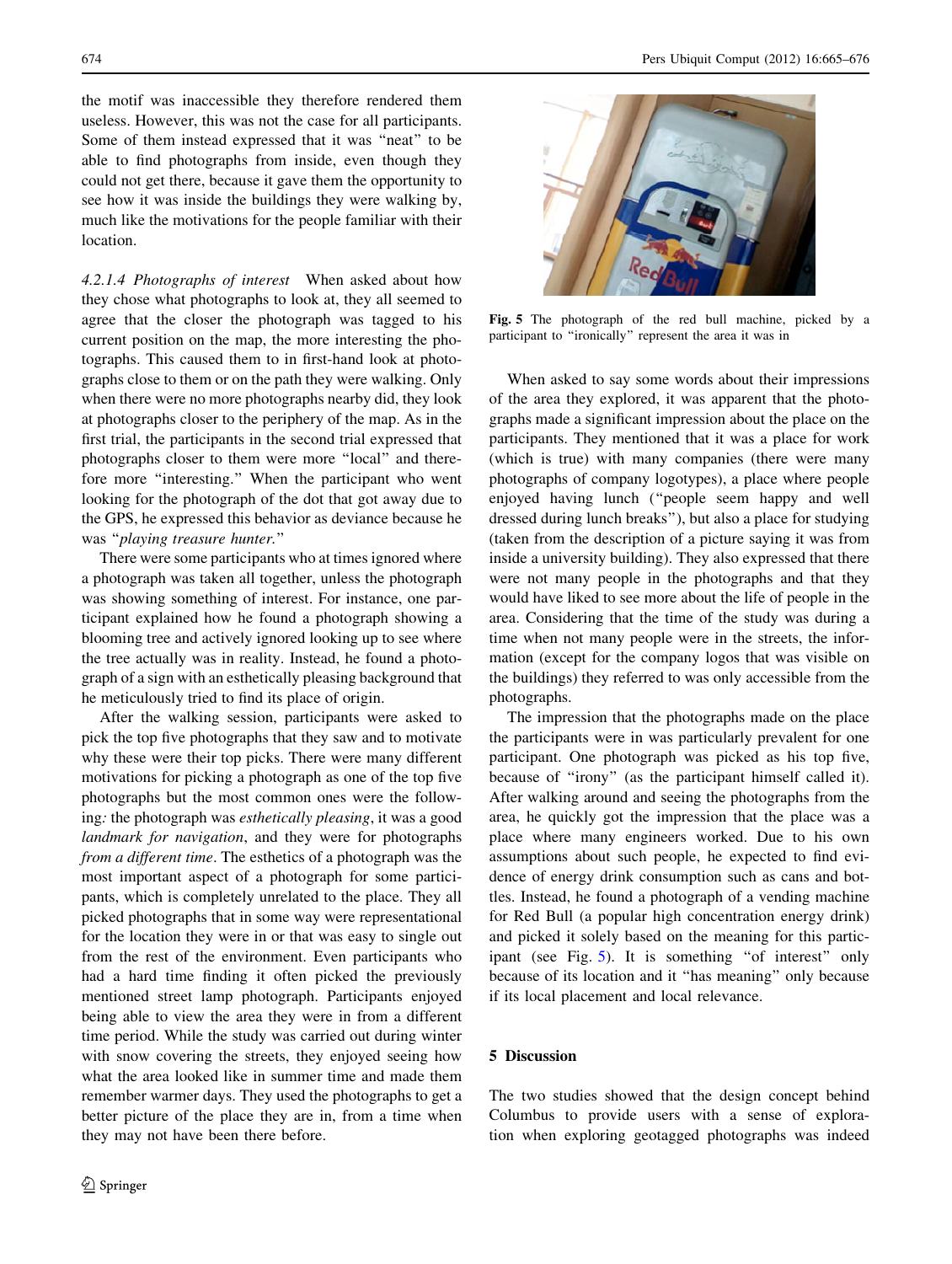supported by the application. It was striking that how participants used the application appeared affected by the extent to which they were familiar with the locations they were exploring; two patterns appear to arise. In very familiar locations such as the center of their home city, users appropriate the use of the application to look for things according to their previous experience with a place. They look for ''drunk people'' around bar areas and pictures of work mates around their work place. If completely new to a place, users instead will likely take a more exploratory approach to the application and the content it provides. One participant in our study for example even decided to set off on a treasure hunt for an escaped photograph.

Whereas the users in familiar locations do not explore the location as much as the photographs, they do seek out photographs in a quest for things they feel should be possible to be found. In contrast, users exploring unfamiliar locations appear more likely to explore both—the unknown location they are in, through the photographs of that location, and the photographs themselves. Where some participants let the photographs guide them, others let things in the reality guide them to what photographs to look for, but they still explore the location they are in and the photographs taken there.

Our studies focused on how people who use the application for the first time experienced the application and its content. We cannot yet tell how the application would be used in daily life or how the experience of being presented with localized content could change over a longer period of time. However, it does show that the places users have previously visited are reencountered through the system and that the systems let users further explore these in new ways. For new locations, the application's content can provide users a starting point to learn about the places around them. The content can serve as recommendations to where to find interesting venues, explore, and find hidden gems, or simply ''where to find food,'' but can also tell users about the social relationships other people might have with the surroundings they are exploring [\[21](#page-11-0)].

#### 5.1 Design recommendations

The studies resulted in recommendations on how to improve the application and other developers and designers of applications for using localized content. Participants in the first study wished they could zoom in even further to see more ''local'' photographs because they were said to be more "interesting." Similarly, people in the second study looked at photographs that crossed their path and deemed them to be the most interesting ones. Thus, as we expected, photographs closer to you are more interesting than photographs further away. Even though care was taken when designing the system to have only nearby photographs accessible, his might not have been local enough. A simple design improvement for Columbus would therefore be to ''zoom in'' more and restrict to even more local content or just provide the option for the user to zoom in further (just not further out). On a more general level, it shows that interest in content decreases with distance even if the distance is small to begin with. Of course, the question remains as to exactly what this distance should be and whether should be controlled by the user, something that is most probably very dependent on the context. We feel that this is something that requires further inquiry not just for the case of Columbus, but also for any location-based service that show content nearby.

While not designed to aid navigation, we did see the system being used for inspiration where to go. However, where some navigation tools can distract the users from what they are supposed to experience [\[6](#page-11-0)], Columbus did not. Instead in Columbus, what is to be experienced is both the physical world and the digital photographs in unison. Thus, instead of distracting, finding a photograph where it was taken created a complementing experience.

Interesting to note is that a number of participants in unfamiliar locations felt that when they could not deduce where a specific photograph had been taken and that this photograph was essentially useless to them. This implies they wanted to experience photographs in unison with their location; when that proved impossible, the photographs were of no use. In the design of systems that aim to support exploration and/or provide localized content, it is therefore important to consider how users may be supported in "placing" the content a system presents them with within their surroundings. In that light, it is also crucial to consider the way that content has been (or can be) geotagged and how this may affect users' experience when the content is reencountered.

## 6 Conclusions and future work

We have presented an evaluation of Columbus—an application for exploring the world through geotagged photographs. We reported on two consecutive field trials where we let participants use the application in both familiar and unfamiliar locations. We saw how the participants in the familiar setting appropriated the application to look for photographs according to their previous experience and knowledge of the place, and we saw how participants in unfamiliar setting set out to explore the area they were in and got an impression of the place with the help of photographs. As future work, it would be valuable to do a longitudinal study, where people get to use the application for a longer time and see how their use and experience